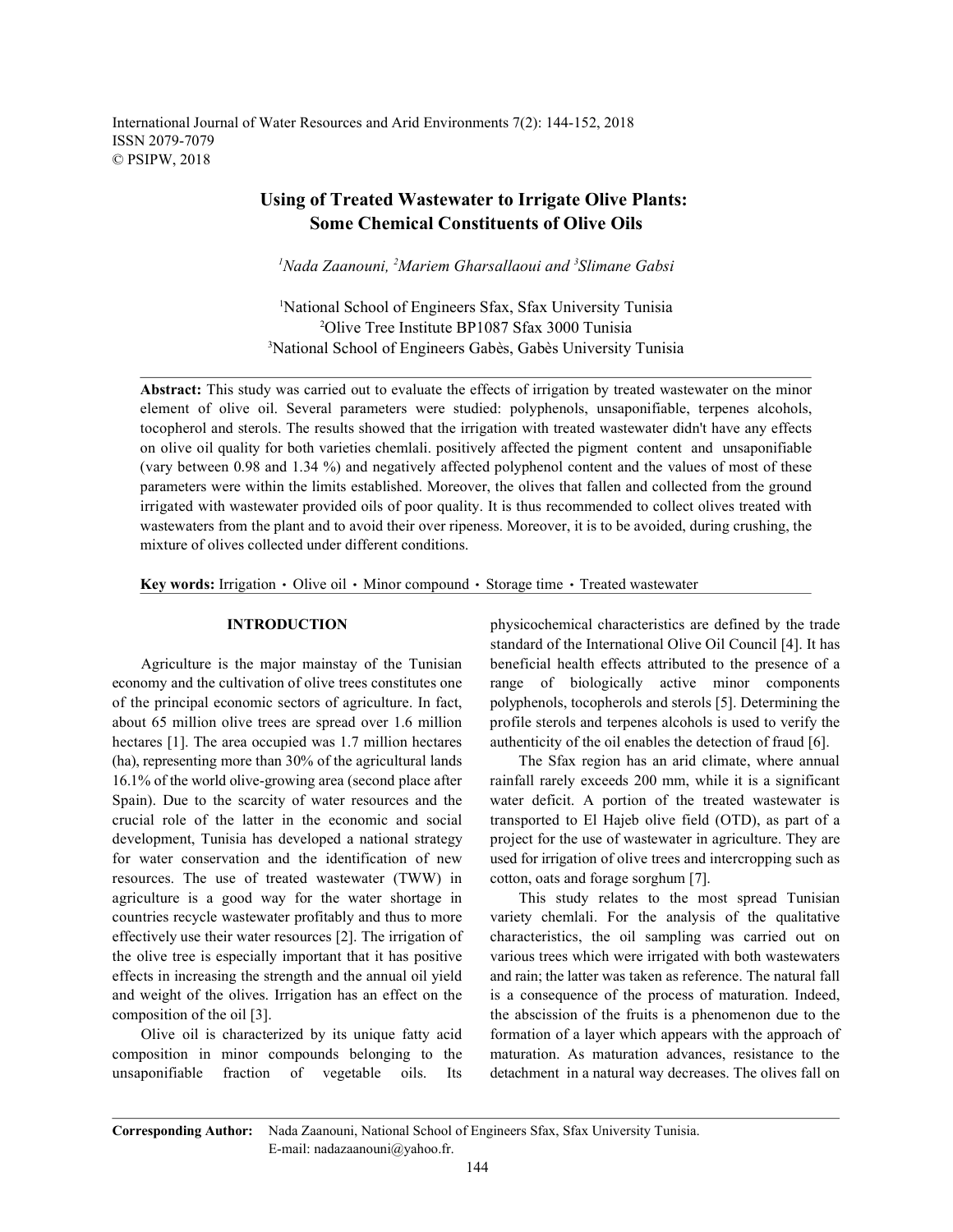the ground, which implies a fruit loss and a lowering of Categories of Olives Collected: the quality of oils. Late harvests generate the important fall on the one hand production of the trees. In order to show which effects the wet ground has on the fallen olives, different olive collecting time was considered. Normally, a certain time passes between the arrival of olives to the oil mill and their processing to extract the oil. Ideally, the fruits should be transformed as their arrival but it is not always the case. They are, sometimes, stored for long periods. This time of waiting is particularly critical because the possible deterioration of the fruits between the moment of the harvest and that of the trituration is, without any doubt, the essential cause of the reductions in quality and outputs. The shelf life of olives tends to make increase the extent of the enzymatic systems, either those of the fruit, or those which can come from the proliferation and the development of the colonies of micro-organisms, which attack olives, following their contact with the ground and/or the means of transport and the places and means of storage.

In general, these deteriorations relate on organoleptic qualities and physicochemical characteristics of oils. To study the impact of this practice on the quality of oils coming from both modes of conduits, each category of olive was stored for 3, 6 and 9 days. A control sample was considered at time 0.

## **MATERIALS AND METHODS**

**Study Site:** The experimental site, El Hajeb, is located at 10 km in the south west of Sfax city (34°43'N, 10°41'E) in central eastern Tunisia and belongs to the Mediterranean bioclimatic where the climate is characterized by hot and dry summers and by a relatively cold winter. The annually precipitation is very irregular and varies from year to year. The irrigated area of El Hajeb is part of the large estate of Chaal, managed by the office of the lands. The late harvest generates a falling of an important share of tree production. To determine the quality of oil extracted from fallen fruits, olives were picked up from under the trees from each block.

**Olive Sampling and Oil Extraction:** Olive oil samples were obtained from Tunisian quality-assured industrial oil mills. The samples stability was analyzed under diffused light and room temperature. The materials used for olive oil packaging was glass. The reference sample was processed immediately after extraction, while the other lots were stored for 3, 6, 9 days at room temperature. Oil was extracted by oleo batcher and was preserved at low temperature until analyses.

WW-Fr: olives picked straight from the tree coming from plot irrigated by wastewater.

TWW-Fr: olives picked straight from the tree coming from plot irrigated by treated wastewater.

### **Analytical Methods**

**Content of Unsaponifiable and Extraction of the Total Sterol Fraction and Terpenes Alcohols:** The extraction method and metering unsaponifiable used is the one adopted by Stiti *et al* [8]. Unsaponification lipids were determined by saponifying 5 g of lipid extract with 50 mL ethanolic KOH 12% mixed with 200  $\mu$ L  $\alpha$ -cholestanol  $(0.2\% \text{ w/v})$  and 100 µL 1-eicosanol solution  $(0.1\% \text{ w/v})$ , as internal standard. The solution was directly injected to gas chromatograph. Sterols and alcoholic fractions were evaluated by CPG-FID. The working temperatures of the chromatograph were 300 °C at the injector, 260 °C at the isothermal column and 300 °C at the detector.

**Total Phenols Content:** Total polyphenols were determined according to the previously published protocol by using Folin–Ciocalteau methodology described by Zribi [9].

**Evaluation of Oxidative Stability:** Oxidative stability was measured with the Rancimat 743 apparatus (Metrohm  $\Omega$ , Basel, Switzerland). Stability was expressed as the oxidation induction time (h), using an oil sample of 3.6 g warmed to 101.6 °C and an air flow of 10 L/h [10].

**Tocopherol:** For the tocopherol analysis, virgin olive oil samples were diluted in hexane (0.1 g in 10 mL of hexane containing 0.01% BHT), filtered through a 0.22 µm PVDF membrane (Millipore, USA) and then directly injected into the column in the HPLC system. This sample was prepared according to Guinazi [11] and Pinheiro-Sant'ana [12].

**Statistical Analysis:** All analyzed parameters were carried out in triplicate. The results were reported as mean value of three replicates and standard deviation. Chemical data were analyzed by the SPSS statistics 17.0 for windows and origin 8.The significance of differences at 5% level between averages was determined by oneway ANOVA using Turkey's test. Means were compared using the Duncan test and significance was set at  $P < 0.05$ .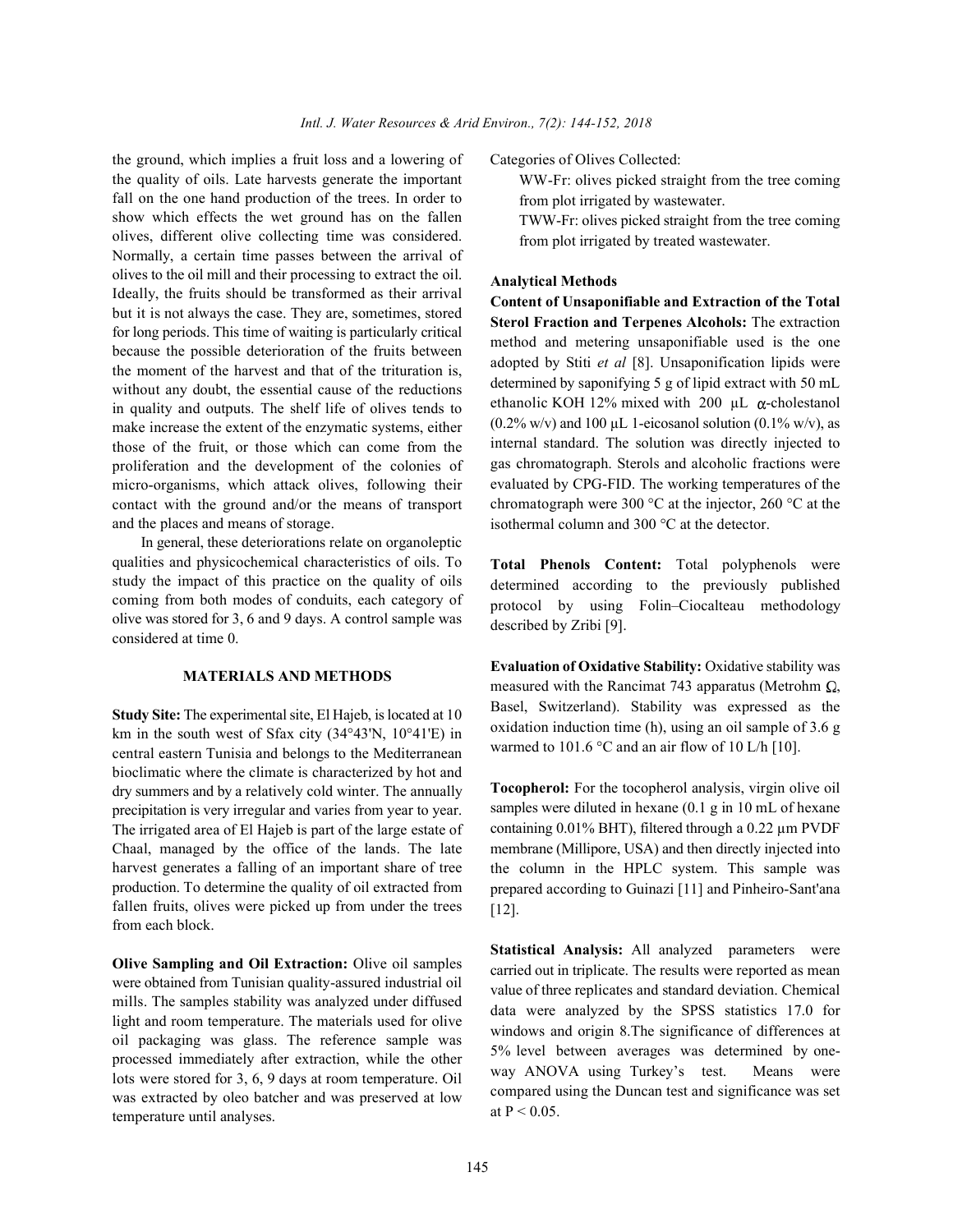

Fig. 1: Evolution of the unsaponifiable fraction (%)

the unsaponifiable part and their relative contents are the same way for El Antari and al [16] who noted a generally regarded as a row property of vegetable oils and variation of the sterol composition between the irrigated represent to some their digital fingerprints. The results are and not irrigated areas. In addition, for the irrigation with summarized in the Graph 1, showed that irrigation with treated wastewater, oils obtained are less rich in total treated wastewater has, an effect, to reduce this fraction sterols of olive oil. It seems equal that during storage duration, The statistical study showed that the state of the unsaponifiable oils extracted from olives picked freshness (gathered directly on a tree or fallen) of olives directly from the tree and those that fell below follow the does not have an effect in the sterol composition of same pattern for each quality of irrigated water and for extracted oil. each storage time as well. The storage time as well. In order to better illustrate the evolution of six

the experiments, unsaponifiable contents vary between content of Campesterol, Campestanol, Stigmasterol, 0.98 and 1.34 %; values that are in line with standard Chlerosterol,  $\beta$ -sitosterol, du $\Delta$ -5avenasterol and of two IOOC [13] for olive oil  $($  < 1.5 %). The analysis of the terpenes alcohols (erythridion and uvaol). Graph 2. unsaponifiable fraction by thin layer chromatography on silica gel has identified five groups of chemical **Content of Campesterol:** The results presented in substances eluted in the following order: the sterols, Figure 3 howed that the effect of each studied parameter aliphatic and terpenes alcohols, tocopherols, (quality of water of irrigation, state of freshness of olives hydrocarbons and pigments. and the storage period of olives before their trituration) is

fraction in olive oil is a very useful parameter to detect are richest in campestral. fraud or to check its authenticity since they are considered as a footprint of oils. In fact, researchers have **Content of Campestanol:** Contrary to Campesterol, the shown that each fruit oil seed possesses a specific sterol irrigation by treated wastewater causes a decrease a profile [14]. They are also major compounds for the campestanol content [17]. found significant negative stability of the oil at high temperature because they act an correlations between the pluviometer and the content of inhibitor of the polymerization reaction. Table 1. campestanol. The fallen olives give rise to oils richer in

**Total of Sterols Content:** Sterols are biologically active compounds of great relevance for olive oil quality**.** The **Content of Stigmasterol:** The oil containing the lowest examination of the graphic above shown, first; the content in Stigmasterol is that extracted directly from samples that were the subject of our study are in line with gathered olives of the tree irrigated by underground the IOOC standard that requires concentrations higher water. This result is in agreement with those obtained by than 1000 mg/Kg. In addition to the variety, the Gracia *et al* who found that the content of stigmasterol is contribution out of water can affect the sterol composition connected to various quality parameters.

**RESULTS** of olive oil. Indeed, [15] Fiorino and Nizzi Griffi **Study of the Unsaponifiable Fraction:** The components of the contents of  $\Delta$ -5-avenasterol and  $\beta$ -sitosterol in particularly announce the influence of irrigation on

The results presented in Table 1 showed that during principals sterols of olive oil, we represent the average

**Sterol Composition:** The composition of the sterol coming from the pieces irrigated by treated waste waters lucid on this compound. Indeed, it is noted that oil's

campestanol Table 1.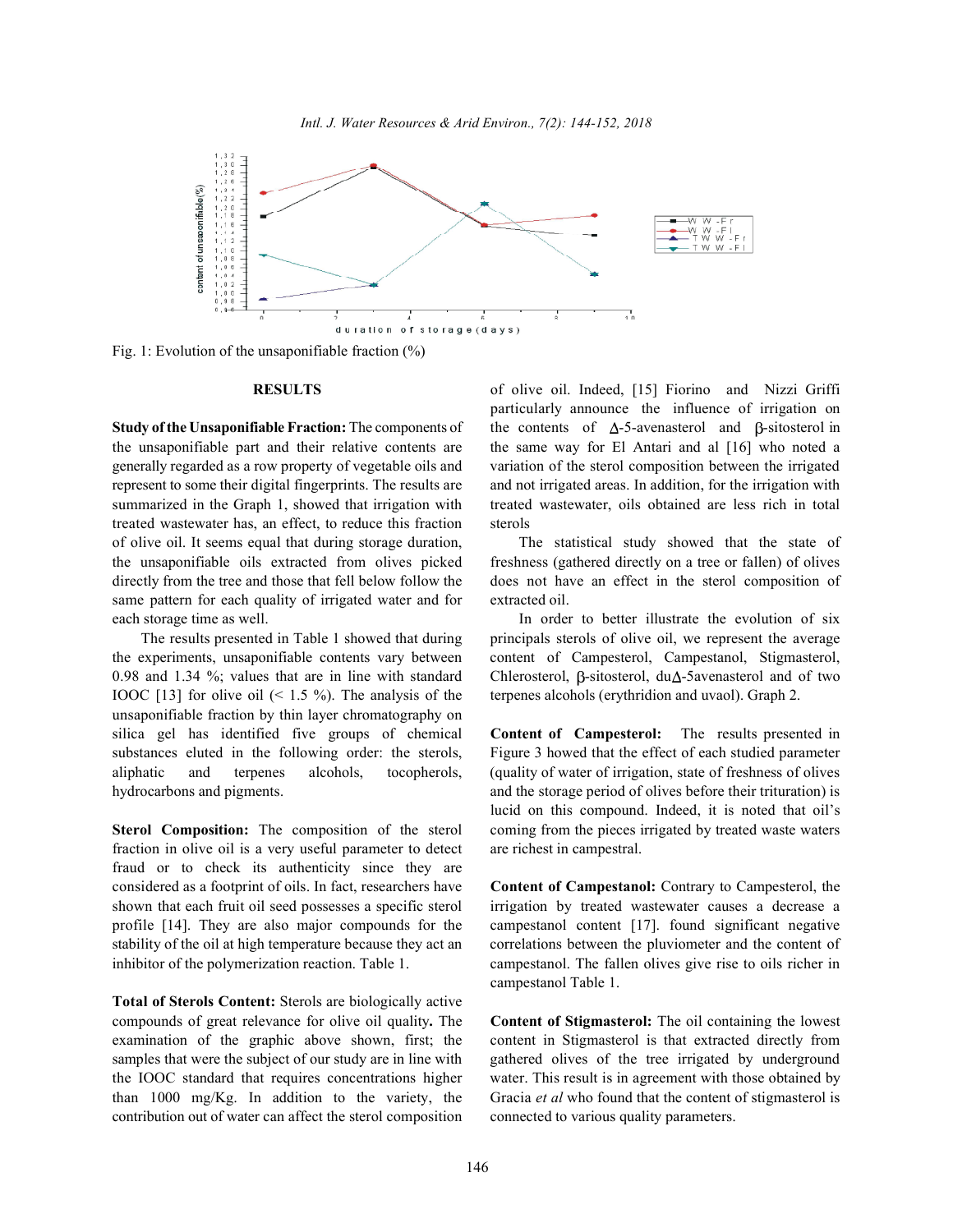|  |  | Intl. J. Water Resources & Arid Environ., 7(2): 144-152, 2018 |  |  |  |  |  |  |
|--|--|---------------------------------------------------------------|--|--|--|--|--|--|
|--|--|---------------------------------------------------------------|--|--|--|--|--|--|

| Storage Olives | Olive categories | Cholesterol    | 24-Methylene-Compesterol | Campesterol | Campestanol |
|----------------|------------------|----------------|--------------------------|-------------|-------------|
| 0 days         | WW-Fr            | 0,71           | 0,51                     | 76.36       | 21.56       |
|                |                  | 0,03           | 0,02                     | 3,49        | 0,99        |
|                | WWT-Fr           | 0.99           | 1.15                     | 95.25       | 18.24       |
|                |                  | 0,04           | 0,04                     | 3,54        | 0,68        |
| 3 days         | WW-Fr            | $\overline{2}$ | 0.64                     | 61.15       | 20.05       |
|                |                  | 0,09           | 0,03                     | 2,80        | 0,92        |
|                | WWT-Fr           | 1.23           | 0.75                     | 88.52       | 14.97       |
|                |                  | 0,05           | 0,03                     | 3,57        | 0,60        |
| 6 days         | WW-Fr            | 1.51           | 0.54                     | 69.45       | 22.71       |
|                |                  | 0,07           | 0,02                     | 2,99        | 0,98        |
|                | WWT-Fr           | 0.75           | 0.37                     | 86.91       | 16.83       |
|                |                  | 0,03           | 0,01                     | 3,46        | 0,67        |
| 9 days         | WW-Fr            | 1.41           | 0.41                     | 91.58       | 26.14       |
|                |                  | 0,06           | 0,02                     | 3,62        | 1,03        |
|                | WWT-Fr           | 0.68           | 1.62                     | 111.25      | 22.87       |
|                |                  | 0,03           | 0,06                     | 4,11        | 0,85        |

Table 1: Evolution of sterol composition during storage of olives different samples studied

The black values are the average grades of sterol compounds (mg / kg oil)

Red values correspond to percentages moneys sterols compared to total sterols (%)



Fig. 2: Evolution of the content of total sterols (ppm)



Fig. 3: Evolution of the content of campesterol (ppm) according to the duration of the storage of olives before the triturating.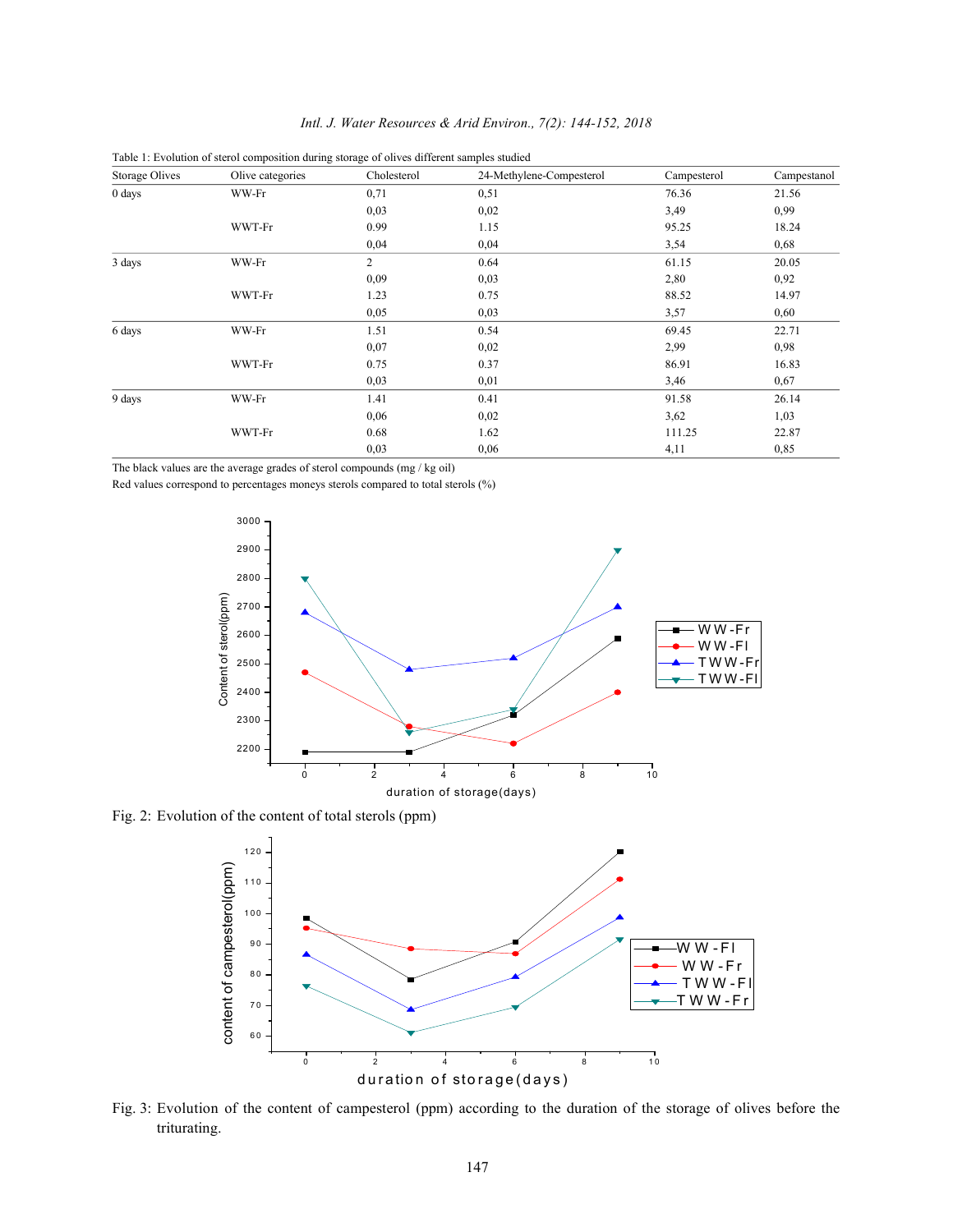| Storage Olives | Olive categories | Stigmasterol | Chlerosterol | ?-Sitosterol |
|----------------|------------------|--------------|--------------|--------------|
| 0 days         | WW-Fr            | 2.3          | 21.36        | 1826.51      |
|                |                  | 0,11         | 0.98         | 83,4         |
|                | TWW-Fr           | 36.84        | 17.85        | 2312.68      |
|                |                  | 1,37         | 0.66         | 86,07        |
| 3 days         | WW-Fr            | 6.12         | 24.09        | 1815.45      |
|                |                  | 0,28         | 1,10         | 83,26        |
|                | TWW-Fr           | 35.93        | 19.27        | 2125.58      |
|                |                  | 1,45         | 0,78         | 85,73        |
| 6 days         | WW-Fr            | 6.31         | 25.84        | 1960.54      |
|                |                  | 0,27         | 1,11         | 84,42        |
|                | TWW-Fr           | 9.49         | 17.23        | 2209.07      |
|                |                  | 0,38         | 0.69         | 88,01        |
| 9 days         | WW-Fr            | 7.01         | 27.39        | 2110.57      |
|                |                  | 0,28         | 1,08         | 83,36        |
|                | TWW-Fr           | 14.85        | 17.96        | 2351.52      |
|                |                  | 0,55         | 0,66         | 86,97        |

### *Intl. J. Water Resources & Arid Environ., 7(2): 144-152, 2018*

Table 2: Evolution of sterol composition during storage of olives different samples studied

The black values are the average grades of sterol compounds (mg/ kg oil)

Red values correspond to percentages moneys sterols compared to total sterols (%)

Table 3: Sterol compounds (mg/kg oil)

| Storage of Olives | Olive categories | $\Delta$ 5-Avenasterol | $\Delta$ 5,24-Stigmasta dionol | $\Delta$ 7-stigmasterol | $\Delta$ 7-Avenasterol |
|-------------------|------------------|------------------------|--------------------------------|-------------------------|------------------------|
| 0 days            | WW-Fr            | 225.88                 | 2.26                           | 4.41                    | 6.66                   |
|                   |                  | 10,32                  | 0,10                           | 0,20                    | 0,30                   |
|                   | TWW-Fr           | 182.14                 | 12.47                          | 3.14                    | 6.14                   |
|                   |                  | 6,78                   | 0,46                           | 0,12                    | 0,23                   |
| 3 days            | WW-Fr            | 239.18                 | 2.98                           | 3.14                    | 5.74                   |
|                   |                  | 10,97                  | 0,14                           | 0,14                    | 0,26                   |
|                   | TWW-Fr           | 174.17                 | 11.97                          | 2.99                    | 4.02                   |
|                   |                  | 7,02                   | 0,48                           | 0,12                    | 0,16                   |
| 6 days            | WW-Fr            | 222.75                 | 3.25                           | 4.61                    | 4.98                   |
|                   |                  | 9,59                   | 0,14                           | 0,20                    | 0,21                   |
|                   | TWW-Fr           | 153.86                 | 5.08                           | 5.2                     | 5.2                    |
|                   |                  | 6,13                   | 0,20                           | 0,21                    | 0,21                   |
| 9 days            | WW-Fr            | 256.49                 | 1.96                           | 2.98                    | 5.84                   |
|                   |                  | 10,13                  | 0,08                           | 0,12                    | 0,23                   |
|                   | TWW-Fr           | 171.84                 | 2.78                           | 3.23                    | 5.28                   |
|                   |                  | 6,36                   | 0,10                           | 0,12                    | 0,20                   |

animals in relatively high abundance, plants, with very major sterols in the olive oil and it is classified the second few exceptions, produce negligible amounts of this after the  $\beta$ -Sitosterol. The results gathered in the figure compound. The content of chlerosterol is dependent on above shows that the irrigation of the olive-trees by the quality of water for irrigation (Table 2). According to treated wastewaters affects negatively the concentration the results found, the irrigation by treated wastewater of oils in  $\Delta$ 5-Avenasterol (Table 3). It is obvious affects negatively the content of chlerosterol contrary to independently from the control mode; the olives which fell underground water. For this led mode neither the state for give oils less rich in this phytosterol. the freshness of olives nor the storage period affects the content of this compound. The olives which fell give oils **Terpenes Alcohols:** The terpenes alcohols are very with the highest content of chlerosterol. interesting; mainly because of their activity anti-

to conclude that the irrigation by wastewater causes to [21], in cosmetics [22] or for their antibacterial action [23]. increase the content of this phytosterol. The unsaponifiable fraction of the olive oil contains two

**Content of Chlerosterol:** While cholesterol is present in **Content of Δ5-Avenasterol:** Δ5-Avenasterol is among the

**Content of -Sitosterol:** The results relating to the their cytostatic activity on cancer cells [19], or under the dominating sterol of olive oil (the  $\beta$ -Sitosterol); enable us terms of their properties in urology [20], in neurology inflammatory drug [18]. But they are also used because of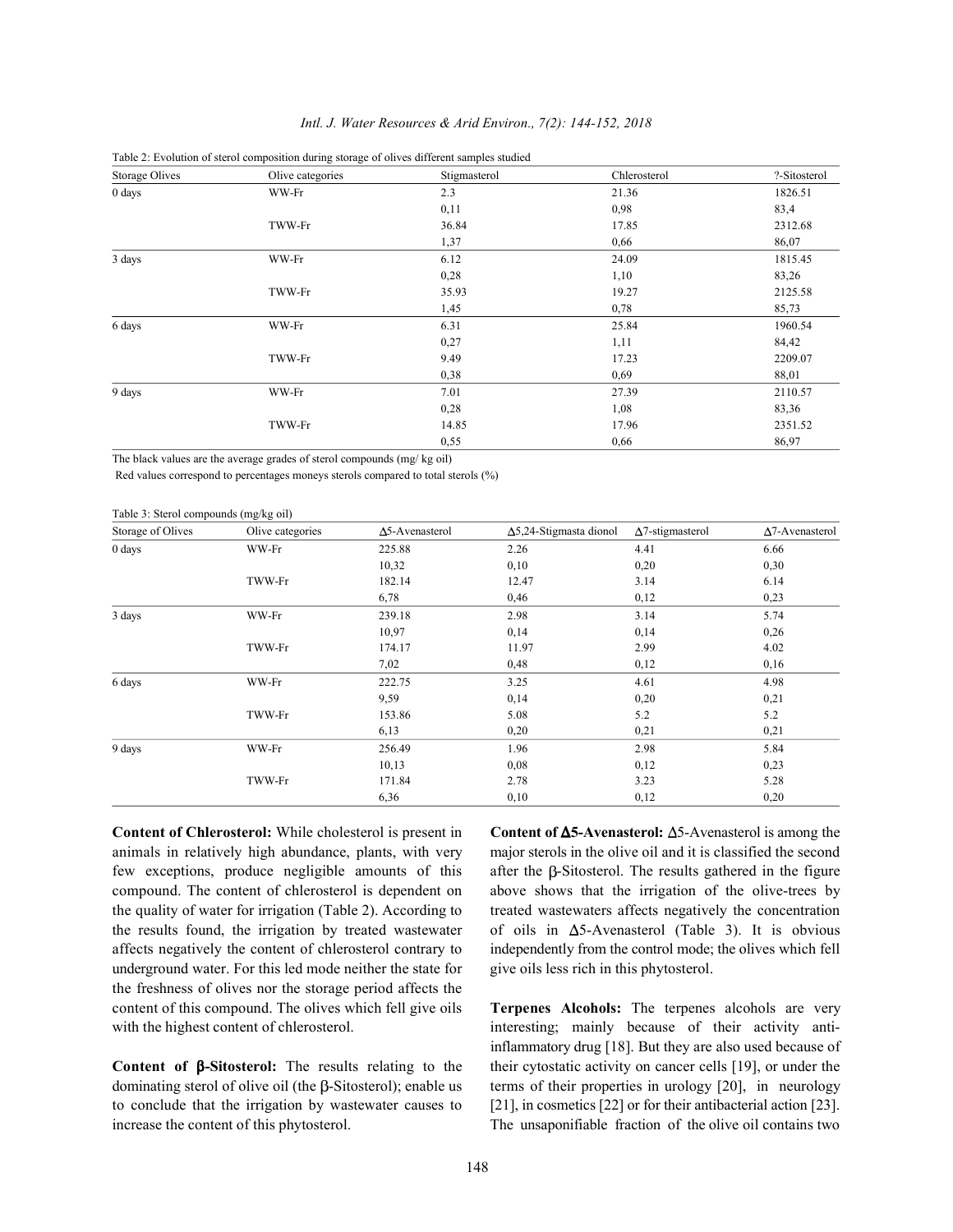| Table 4: Sterol compounds (mg/kg oil) |                  |             |       |                     |               |                                  |  |
|---------------------------------------|------------------|-------------|-------|---------------------|---------------|----------------------------------|--|
| Storage of Olives                     | Olive categories | Erythridiol | Uvaol | Erythridiol + Uvaol | Total sterols | $\beta$ -Sitosterol Apparent (%) |  |
| $0 \text{ days}$                      | WW-Fr            | 10.15       | 0.64  | 10.79               | 2188,52       | 94.86                            |  |
|                                       |                  | 0,46        | 0,03  | 0.49                |               |                                  |  |
|                                       | TWW-Fr           | 11.45       | 2.09  | 12.54               | 2686,89       | 93.98                            |  |
|                                       |                  | 0,43        | 0,08  | 0.51                |               |                                  |  |
| 3 days                                | WW-Fr            | 10.98       | 0.74  | 11.72               | 2180,54       | 95.47                            |  |
|                                       |                  | 0,50        | 0,03  | 0.53                |               |                                  |  |
|                                       | TWW-Fr           | 11.97       | 2.61  | 14.58               | 2479,40       | 94.01                            |  |
|                                       |                  | 0,48        | 0,11  | 0.59                |               |                                  |  |
|                                       | WW-Fr            | 11.26       | 0.59  | 11.85               | 2322,49       | 95.26                            |  |
|                                       |                  | 0,48        | 0,03  | 0.51                |               |                                  |  |
| 6days                                 | TWW-Fr           | 12.84       | 1.36  | 14.2                | 2509,99       | 95.03                            |  |
|                                       |                  | 0,51        | 0,05  | 0.56                |               |                                  |  |
| 9 days                                | WW-Fr            | 4.25        | 0.58  | 4.83                | 2531,78       | 94.65                            |  |
|                                       |                  | 0,17        | 0,02  | 0.19                |               |                                  |  |
|                                       | TWW-Fr           | 6.14        | 1.41  | 7.55                | 2703,88       | 94.09                            |  |
|                                       |                  | 0,23        | 0,05  | 0.28                |               |                                  |  |

|      | Table 5: Evolution of the polyphenols contents (ppm) |               |
|------|------------------------------------------------------|---------------|
| Time | WW-Fr                                                | <b>TWW-Fr</b> |

| 0 days | $88.64 \pm 2.36$ | $93.64 \pm 1.39$  |
|--------|------------------|-------------------|
| 3 days | $129\pm9.61$     | $176.94\pm4.44$   |
| 6 days | $104.57\pm1.62$  | $141.59 \pm 5.96$ |
| 9 days | $77.26 \pm 5.92$ | $96.78 \pm 0.1$   |

alcoholic compounds triterpenes pentacyclic: the erythrodiol and the uvaol. The determination of these two compounds can be useful for the detection of the sulfurous oil in the virgin olive oil [24]. According to EC regulation, the rate of the erythrodiol + uvaol should not exceed 4.5% for a virgin olive oil.The results relating to the sum erythridiol+ uvaol, which does not exceed 17 ppm for all the analyzed samples.

**Content of Erythridiol:** The examination of the results relating to the content of the erythrodiol (Table 4) showed that the irrigation by treated wastewater gives oils rich in this alcohol, whereas the state for the freshness of olives does not affect the content of oils of this compound. The evolution of the concentration of erythrodiol in oils according to the storage of olives tends towards the reduction.

**Content of Uvaol:** Oils coming from the trees irrigated by underwater are almost deprived of this compound with concentrations that don not exceed 1ppm. For the irrigation by treated wastewater the oils richer in uvaol are obtained after three days of storage of the olives fallen (Table 4).

**Content of Polyphenols:** The virgin olive oil is the only oil which contains significant amounts of natural phenol substances which confer such a particular taste of bitterness and fruitage of olive oils and at the same time responsible for its stability (oxidation resistance).The results presented in Table 4 showed that the polyphenols contents undergo an increase during the first three days of storage; some is due to the quality of irrigation water and decrease thereafter. This phenomenon can be explained by a transfer of these compounds from the fruit aqueous phase to oily phase, the decrease thereafter is probably due to the decomposition by the polyphenol oxidase (enzymatic reaction). Other authors noted that, the level of polyphenols decreases in the extra virgin olive obtained by the "Coronica" variety, a Spanish-fruit, during 5 and 8 days with 20 and 10°C [25].

It is also clear that the oil samples coming from the directly gathered fruits of the trees irrigated with treated waste waters (TWW-Fr) are richest in polyphenols, with contents varying from 93.64 mg/kg to 176.94 mg/kg, whereas for the irrigation with underwater (WW-Fr) the concentrations of polyphenol in oils vary from 74.28 to 156 mg/kg. These results are similar to those reported by several authors [26, 27] who found that for Chemlali variety in the area of Sfax, the content of polyphenols in oils are about 100 ppm.

The differences noted according to the quality of irrigation water can be explained by the fact that the treated wastewater irrigated receive more balanced quantity of nutrients (P and K), which improves their nutritional state and avoids the stress. It is well-known that the nutritive disorders can affect the metabolic state of the plant [28, 29]. Former studies showed that the potassium concentration in olives coming from the olivetrees irrigated with treated wastewaters was significantly found higher than that relating to the irrigation by underwater [30].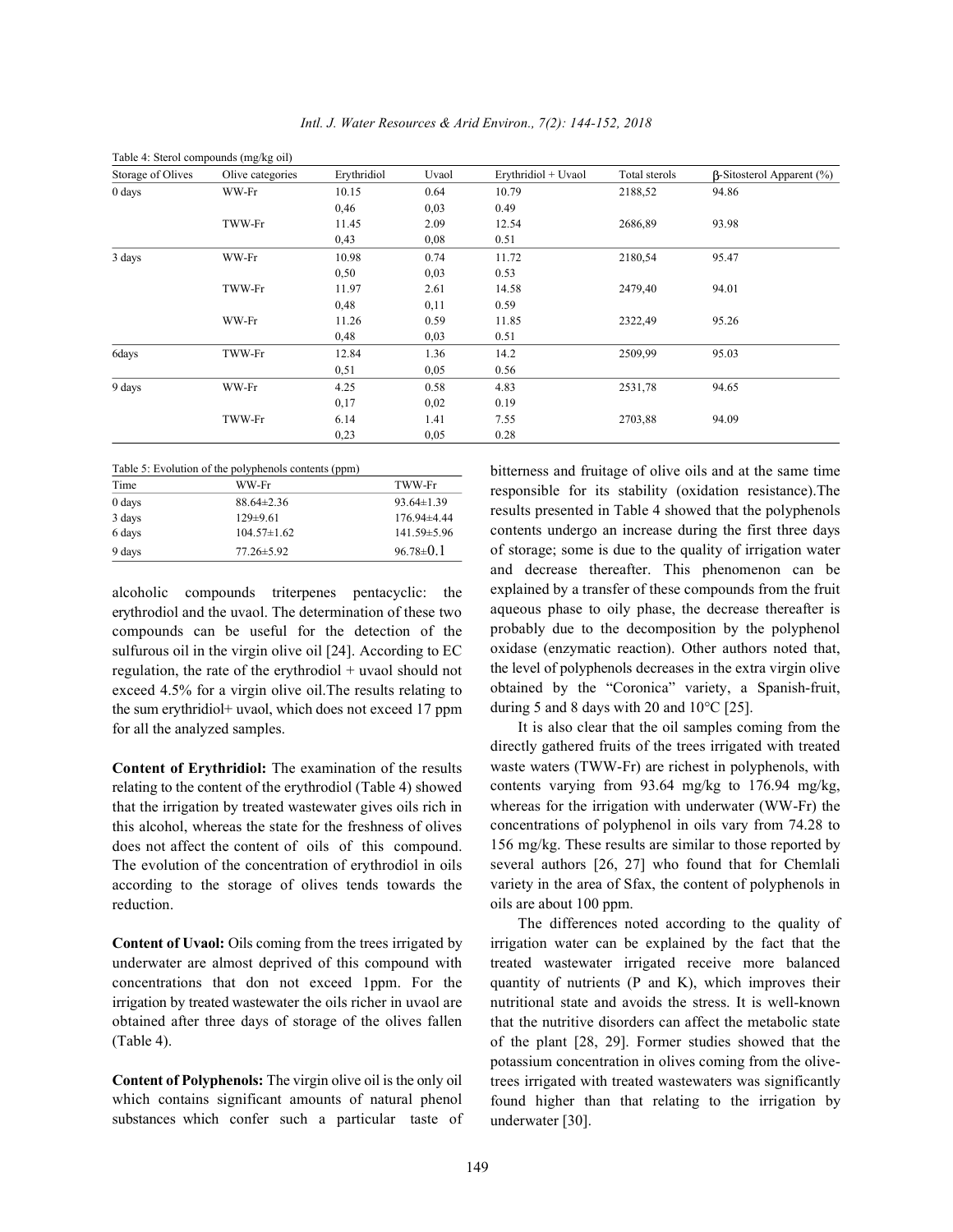| Table 6: Contents various tocopherols (ppm) |          |        |       |                |  |  |  |
|---------------------------------------------|----------|--------|-------|----------------|--|--|--|
|                                             | Standard |        |       | Irrigation WWT |  |  |  |
| Tocopherol                                  |          |        |       |                |  |  |  |
| content (ppm)                               | Fresh    | Fallen | Fresh | Fallen         |  |  |  |
| α                                           | 58.82    | 47.11  | 71.53 | 54.04          |  |  |  |
| β                                           | 5.13     | 8.41   | 1.76  | 3.70           |  |  |  |
| ô                                           | 6.82     | 7.92   | 0.516 | 1.69           |  |  |  |
| Δ                                           | ND.      | ND.    | 0.01  | ND             |  |  |  |
| Total                                       | 70.77    | 63.44  | 73.82 | 59.43          |  |  |  |
|                                             |          |        |       |                |  |  |  |

The wealth of treated wastewater of potassium contribute consequently, in a strong increase in the concentration of  $K^+$  in the fruits, which causes a change of the fruit color of the fruit from the green to the black [31] and an increase as well in the polyphenols content. In addition, Montedoro *et al*. [30] found that the polyphenol content is higher with a degree of earlier maturation. Moreover, the high concentrations of Na and Cl in treated wastewater cause a saline stress of the plants irrigated by this type of water. Studies showed that the increase in the content of polyphenols is associated to the saline stress.

The results obtained in this work are in disagreement with those reported by Bedbabis *et al*. [32] for the variety "Chemlali" irrigated with treated wastewater.

**Oxidative Stability:** Oxidative stability informs us about the necessary time for the unsaturated fatty acid oxidation. The higher oxidation induction time is, the more stable preserved the oil. Oils relating to pieces irrigated by treated wastewater and extracted from gathered olives of the tree are more stable (most resistant to oxidation). These results confirm those of the polyphenol content where it was found that the irrigation by treated wastewater positively affects the content of polyphenols in oils [33].

The results shown also demonstrate that the oils extracted from fallen olives are the resistant ones to oxidation.

**Content of Tocopherol:** The tocopherols are hetero acid compounds having high molecular weights. Several isolated forms were identified and indicated by  $\alpha$ ,  $\beta$ ,  $\delta$ ,  $\Delta$ tocopherols. These compounds play a significant role on in the nutritional level: they have a vitamin activity. The tocopherols are also effective antioxidants. The results illustrated in Table 6 showed that the irrigation by treated waste waters causes to increase the content of  $\alpha$ tocopherol in the oils extracted from fresh olives or dropped olives. The contents of this tocopherol are in general, for our samples, relatively weaker than those

found in the literature [34, 35]. Besides  $\alpha$ -tocopherols in our samples contain considerable quantities in  $\beta$  and  $\delta$ tocopherol.Both shapes of tocopherols very interestingly, although the activity of vitamin E is generally allotted to the alpha-tocopherol shape. However, researchers revealed that beta, gamma and delta tocopherols also have a significant biological activity in the organism. In fact, scientists suppose that gamma-tocopherol has an anti-inflammatory and antioxidant properties higher than those of alpha-tocopherol, thus revealing single benefits [36]. The irrigation with treated waste waters affects negatively the contents of beta and gamma tocopherols in oils which reduce their beneficial activities for human health.

### **CONCLUSION**

Although the availability of treated wastewater as a very interesting alternative for urban agriculture, the associated health risks can be a real obstacle to the development of this activity. Moreover, there can be a risk of deterioration of the food quality going down from unconventional water irrigated agriculture. Being based on this study, it can be stressed that:

- Olive trees irrigated with treated wastewater are more sensitive to oxidation in particular when the olives are stored before the extraction.
- The olives fallen and collected from the ground irrigated with treated wastewater provide oils of poor quality.

### **REEFERENCES**

- 1. Hannachi, H., Msallem Mr. M. Ben El Hadj and M. El Gazzah, 2007. Influence of biological site on agronomic and technological potentialities of the olive tree (*Olea europea* L.) in Tunisia.C.R. Biologies, 330: 135-142.
- 2. Neubert, S.T., 2003. On sprites and their exotic kin, Science, 300, 747- 749,doi:10.1126/ science.1083006.
- 3. Ouaouich, A. and H. Chimi, 2007. Guide of the producer of olive oil http:// www.unido.org/ fileadmin/ user media/ Publications/ Pub free/ Guide du producteur de huile olive.pdf.
- 4. Olive Oil Council International.2015.Trade standard applying to olive oils and olive-pomace oils. COI / T.15 / NC No 3 / Rev. February 8 French 2015.
- 5. Boskou, D., 2009. Other important minor constituents D.Boskou (Ed.), Olive oil. Minor constituents and health, CRC Press, Boca Raton, FL, pp: 45-54.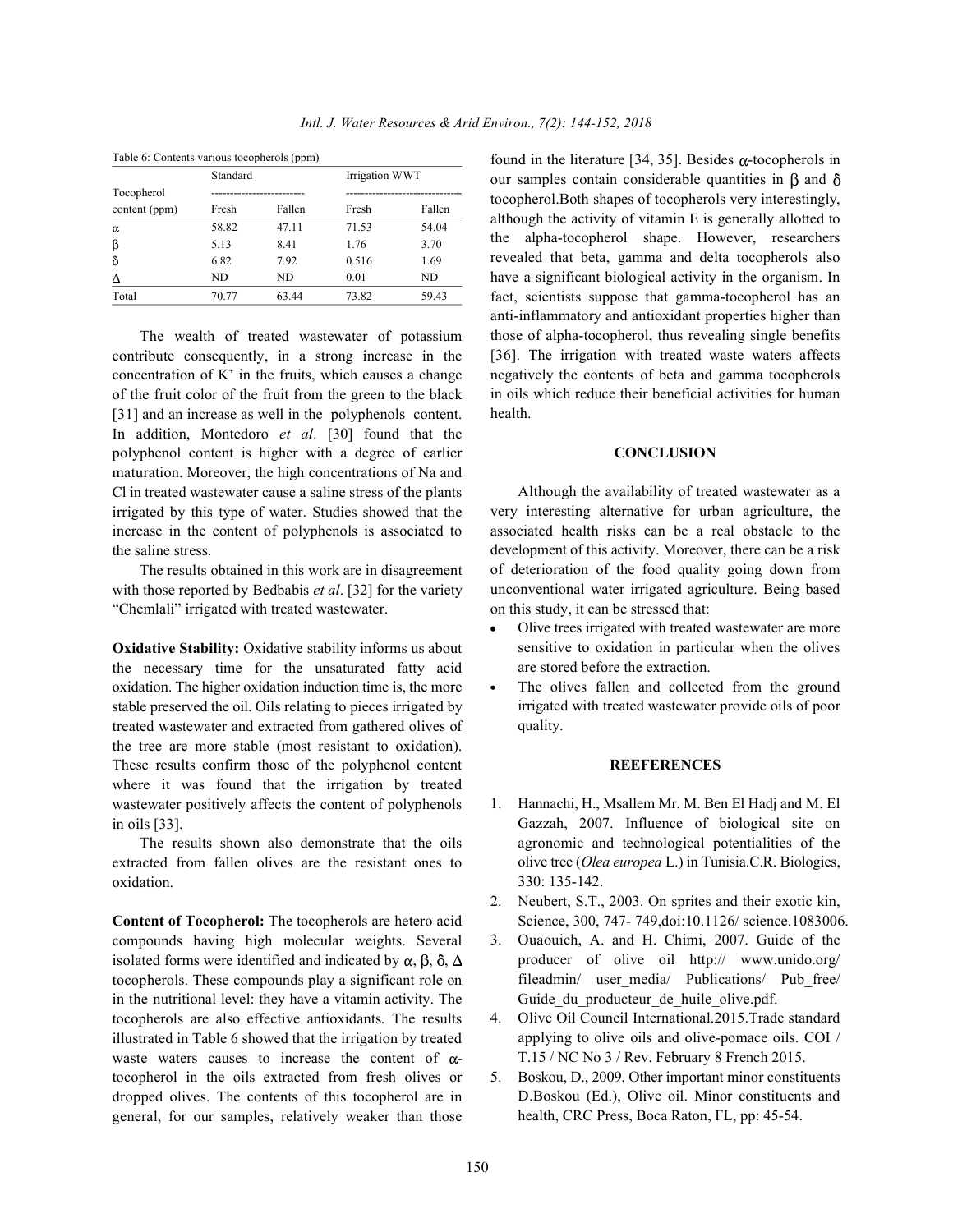- layer chromatography high resolution. Journaling of Clin. Nutr., 72: 1510-1515. AOAC International, 80 (6) (1997), pp. 1272-1280 19. Smith-Kielland, I., J.M. Dornish, E. Malterudk, G.
- 474: 385-390. pulcherrima- Planta medica, 62: 322-325.
- 8. Stiti, N., M. Msallem, S. Triki and A. Cherif, 2002. 20. Sunithas , S., M. Nagaraj and P. Varalakshmi,
- 9. Zribi, A., B. Gargouri, H. Jabeur, A. Rebaï, 27: 535-540. R. Abdelhedi and M. Bouaziz, 2013. Enrichment of 21. Isobe, T., Y. Imai, M. Saito, S. Murata, T. Nagao and Lipid Science and Technology, 115: 1443-1453. japonais déposé le 17.09.93 (JP 05239088A2).
- Aceites, 40: 1-5. japonais enregistred 13.01.95(JP 07010722A2).
- 
- chromatography and fluorescence detection Journal 87: 225-230. of Chromatography A, 1218: 8496-8502. 25. Inarejos-Garcia, A.M., A. Gomez-Rico,
- 
- 14. Salvador, M.D., F. Aranda and G. Fregapane, 2001. Food Chem., 58: 4858-4865.
- 15. Fiorino, P. and F. Nizzi, 1991. The spread of olive Lipids, 11: 287-296. farming.Olivae ,44: 9. 27. Baccouri, O., L. Cerretani, A. Bendini, M.F. Caboni,
- 
- 76: 1477-148. Sci. Food Agric., 82: 1755-1763.
- 6. Reina, R.J. and K.D. White, 1997. EGE Jahngen 18. Vissers, M.N., P.L. Zock, G.W. Meiser and Validated method for quantification and identification M.B. Katan, 2000. Effect of plant sterols from rice of 4,4-diol and methylsterols triterpene in vegetable bran oil and triterpenes alcohols from sheanut oil on oils by gas chromatography mass spectrometry thin serum lipoprotein concentrations in humans - Am. J.
- 7. Charfi, D., A. Trigui and K. Medhioub, 1999. Effects Hvistendahl, Romming Chr, O.C. Bockman, P. of Irrigation with Treated wastewater is olive trees cv Kolsakker, Y. Stenstrom and A. Nordal, 1996. Chemlali of Sfax at the station of el hajeb. Acta Hort. Cytotoxic triterpenoids from the leaves of Euphorfia
	- Study of the unsaponifiable fraction of olive oil 1999. Effect of lupeol, a pentacyclic triterpene Tunisian different varieties.Rivista Italiana dell from Cratavea nurvala, on nephrotoxicity induced Sostanze Grasse, 9(10): 357-363. by cadmium in rats - Medical Science Research,
	- pan-frying refined oils with olive leaf phenolic-rich C. Tsurumi, XXXX. Preparation of cycloartenols and extract to extend the usage life European Journal of their use as brain function improvers - Brevet
- 10. Gutiérrez, F., 1989. Determination of the oxidative 22. Hayashi, K. and H. Hayashi, XXXX. Hair growth stability of virgin olive oils: comparaison of the stimulants containing alpha-amyrin triterpenes or active oxygen and the Rancimat methods.Grasas extracts of Centella sp. Or Prunelle sp. Brevet
- 11. Guinazi, M., R.C.R.M. Milagres, H.M.P. Pinheiro- 23. Ayuso Gonzalez, M.J., Reyes Ruiz and Mr. M. VToro Sant'ana and J.B.P. Chaves, 2009. Tocoferois e Sainz, 1991. Estudio de la actividad antimicrobiana of tocotrienois em óleos vegetais e ovos Quimica Nova, compuestos triterpenic aislados Erica andevalensis 32: 2098-2103. Cabezudo-Ribera.- An Real Acad. Farm., 57: 419-423.
- 12. Pinheiro-Sant'ana, H.M., M. Guinazi, D.S. Oliveira, 24. Sanchez Casas, J., E. Osorio Bueno, A.M. Montaño C.M.D. Lucia, B.L.R. Reis and S.C.C. Brandão, 2011. Garcia and M. Martinez Cano, 2004. Sterols and Method for simultaneous analysis of eight vitamin  $E$  erythrodiol + uvaol content of virgin olive oils from isomers in various foods by high performance liquid cultivars of Extremadura (Spain). Food Chemistry,
- 13. Olive Oil Council International 2013 trade standard M. Desamparados Salvador and G. Fregapane, 2010. applying to olive oils and olive-pomace oils COI / Effect of Preprocessing Olive Storage Conditions on T.15 / NC No 3 / Rev. May 7, 2013. Virgin Olive Oil Quality and Composition. J. Agric.
	- Influence of fruit ripening on the quality of virgin 26. Dhifi, W., I. Hamrouni, S. Ayachi, T. Chahed, olive oil "Cornicabra". A study of four seasons of M. Saidani and B. Marzouk, 2004. Biochemical successive harvests. Food Chemistry, 73: 45-53. characterization of some Tunisian olive oils. J. Food
- 16. AL-Antiri, R., F. Rezgui and B. Aniba, 2002. M., Zarrouk, L. Pirrone and D. Daoud, 2007b. Wastewater reuse in Tunisia, Waste Water Reuse, Preliminary chemical characterization of virgin olive toilets in demand management forum. oils monovarietal Tunisian and comparison with 17. Koutsaftakis, et al., 1999. A. Koutsaftakis, Sicilian ones. Eur. J. Lipid Sci. Tech., 109: 1208- 1217.
	- F. Kotsifaki, Stefanoudaki E. Effect of the extraction 28. Tovar, M., M. Romero, S. Alegre, J. Girona and system, the maturation phase and mixing temperature M. Motilva, 2002. Composition and organoleptic of the sterol composition of virgin olive oils, characteristics of oil from Arbequina olive Journal of the Society of the American Oil Chemists, (*Olea europaea* L.) trees under deficit irrigation. J.